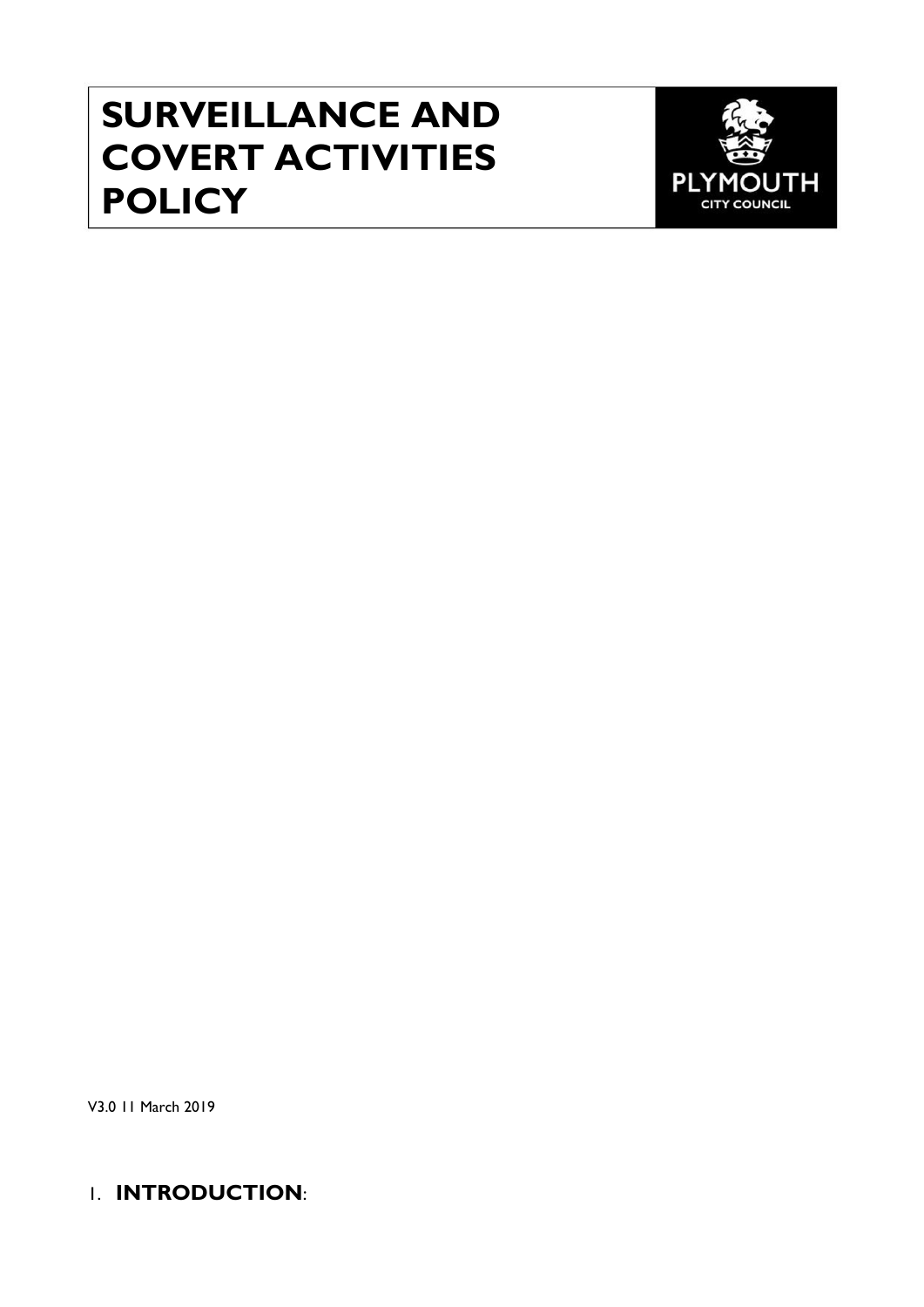- 1.1. The Council has statutory duties of investigation and of proper operation. In order to meet its responsibilities, officers will sometimes consider obtaining information without explicitly making clear that an assessment is taking place. Any activity by Council staff or contractors that is designed to obtain information relevant to criminal or civil concerns about a citizen, service user, or employee without the person's knowledge, is a covert activity. On occasions, so as to assist in concluding an enquiry, formal surveillance of a location or a person may also be considered.
- 1.2. However the Human Rights Act 1998 (HRA) Article 8; provides that everyone has the right to respect for their private and family life, their home and correspondence and this is the key consideration when officers consider obtaining information using a covert activity or surveillance. This right is however subject to an important qualification as Paragraph 2 of Article 8 provides that:

"There shall be no interference by a public authority with the exercise of this right except such as is in accordance with the law and is necessary in a democratic society in the interests of national security, public safety or the economic wellbeing of the country, for the prevention of disorder or crime, for the protection of health or morals, or for the protection of the rights and freedoms of others."

- 1.3. In order to provide for covert activities and surveillance to be authorised and conducted compatibly with Article 8 the Regulation of Investigatory Powers Act 2000 (RIPA) and associated Codes of Practice provide a statutory framework, but do not cover every circumstance when it may be appropriate to support a Council function through undertaking a covert activity or surveillance.
- 1.4. The purpose of this Policy is to direct officers and contractors as to the requirements that must be in place if any covert activity or surveillance is considered to be necessary on behalf of the Council. The product of covert activities undertaken in respect of an individual is described as 'private information'.

## 2. **ACTIVITIES NOT INCLUDED IN THIS POLICY**:

2.1. An authorisation in accordance with this Policy is not required if the Council has a specific legal basis for conducting covert activities or surveillance, nor does this Policy apply where the proposed action is not likely to result in the obtaining of private information.

Such as when:

- 2.1.1. Agreement has been sought and obtained from all those to be monitored
- 2.1.2. Use of properly signed CCTV, ANPR or BWV systems
- 2.1.3. Recording of excessive noise, or other activities that a person is displaying to the public
- 2.1.4. General observations obtained in the course of employees undertaking their public work role
- 2.1.5. The operational use of any statutory powers of entry, or seizure, on behalf of the Council which are available to an employee in a certain job role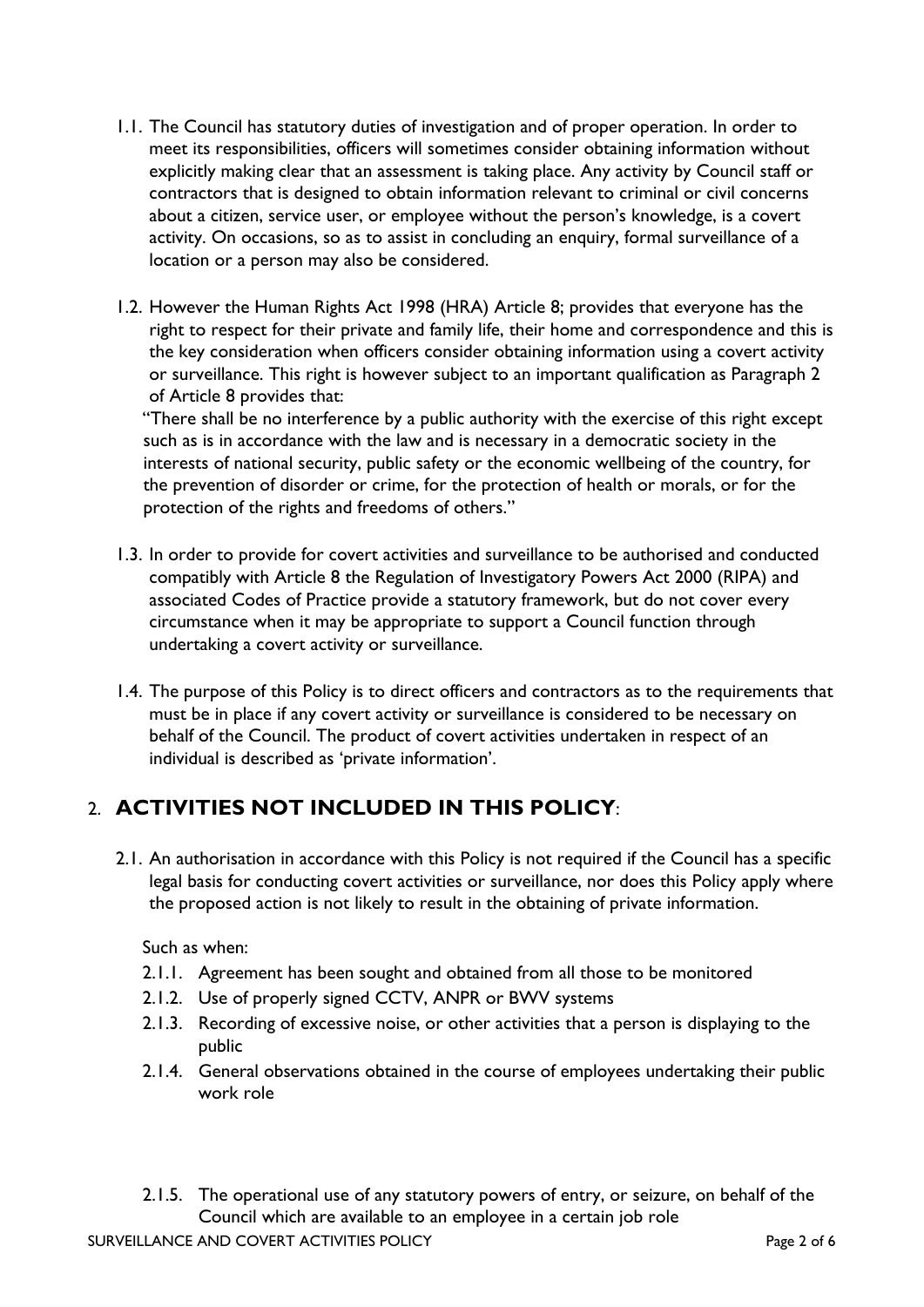- 2.1.6. Test purchases when there is no intention to record a specific conversation or establish a relationship with the suspected offender
- 2.1.7. Reviewing recorded information
- 2.1.8. Obtaining covertly data, objects, artefacts, fauna, or flora, which is not private information.

## 3. **COVERT ACTIVITY OR SURVEILLANCE COVERED BY THIS POLICY**:

3.1. There are seven categories of covert activity that the Council can consider deploying to support its functions and each has a process that must be followed in order to make use of the product from that covert activity.

These are:

- 3.1.1. Serious crime investigation
- 3.1.2. Investigating the sale of tobacco, or alcohol to underage children
- 3.1.3. Acquisition of communications data
- 3.1.4. Monitoring of the use of Council communications equipment / email system
- 3.1.5. Undertaking covert activities as part of a Council function or service delivery
- 3.1.6. Monitoring employees' activities
- 3.1.7. Immediate response to a situation by an employee

## 4. **REQUIREMENTS**:

- 4.1. If it is considered that in order to carry out an assessment, investigation or enforcement responsibility, that there is a need to acquire private information through using covert activities, then the obligations of this Policy must be followed by employees and contractors.
- 4.2. Undertaking any covert activities or acquiring any personal data without informing the person under observation, are only appropriate when it is in accordance with the powers of the Council, necessary and a proportionate response in the circumstances.
- 4.3. This Policy provides for processes to be implemented and followed; so as to ensure that the Council has regard to the HRA and to enable the product of covert activities to be used as evidence to support the implementation of Council responsibilities.

## 5. **RESPONSIBILITIES**:

- 5.1. Chief Officers are responsible for ensuring the implementation of relevant processes for authorising and recording covert methods of obtaining private information.
- 5.2. Council employees and contractors must complete the relevant authorisation or reporting process required by this Policy; so as to demonstrate that using covert means has been in accordance with statutory controls on obtaining private information.

# 6. **PROCESS REQUIRED FOR EACH TYPE OF COVERT ACTIVITY**: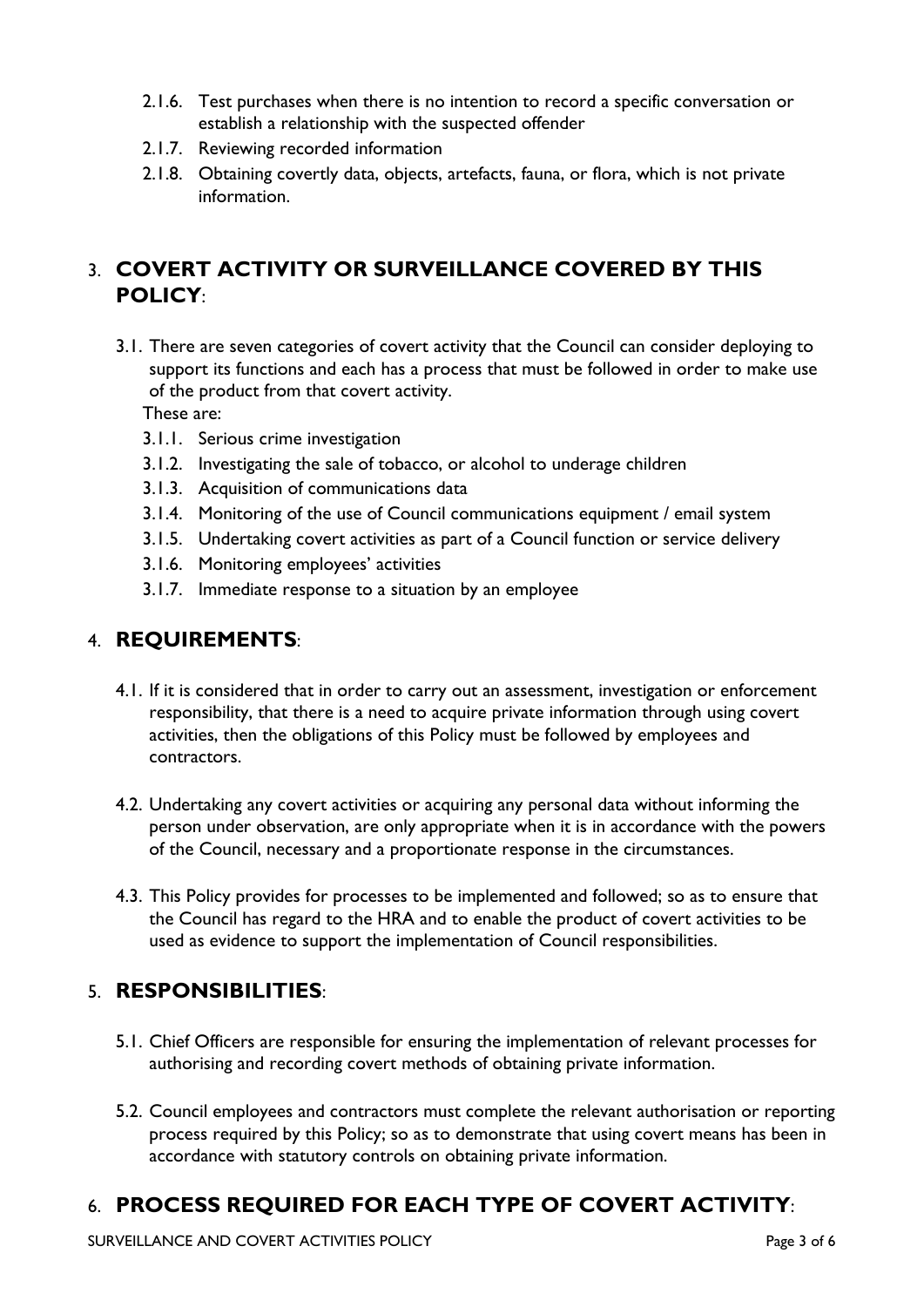#### 6.1. **Serious crime investigation**:

This is in respect of a criminal offence which is sought to be prevented or detected, which is punishable whether on summary conviction or on indictment, by a maximum term of at least 6 months of imprisonment. If the deployment of a covert activity is being considered then the RIPA process must be followed. This includes following the relevant Code of Practice and obtaining confirmation for the proposed covert activity from a Magistrate; before any covert activity or surveillance can proceed.

#### 6.2. **Investigating the sale of tobacco, or alcohol to underage children**:

This is in respect of an offence under sections 146, 147 or 147A of the Licensing Act 2003 or section 7 of the Children and Young Persons Act 1933. If the deployment of a covert activity is being considered then the RIPA process; including following the relevant Code of Practice and obtaining confirmation of any proposed covert activity from a Magistrate must be considered before any covert activity can proceed.

#### 6.3. **Acquisition of Communications Data**:

This must be in accordance with Chapter II of Part I of the Regulation of Investigatory Powers Act 2000 (RIPA) and the relevant Code of Practice must be followed by employees and contractors.

RIPA Section 21(4) defines three categories of communications data, however Local Authorities are not authorised to acquire "traffic data" i.e. information that identifies any person, equipment or location to or from which a communication is or may be transmitted. Nor does the power to acquire communications data extend to obtaining the content of the communication.

#### 6.4. **Monitoring usage of the Council's electronic communications systems**:

This is required to be in accordance with the Lawful Business Practice Regulations and can only be undertaken after an internal authorisation process, (which is the RIPA process excluding authorisation by a Magistrate) that includes an impact assessment undertaken in line with guidance from the Information Commissioner on the implementation of the DPA.

#### 6.5. **Undertaking covert activities as part of a Council function or service delivery**:

Should an officer consider that undertaking a covert activity or surveillance is necessary in order to progress an assessment or investigation as part of their work role and the activity does not fall under any of the other types of covert activity listed in this policy; then the internal assessment process must be followed, (which is the RIPA process excluding authorisation by a Magistrate).

#### 6.6. **Monitoring employees' activities**:

The observation and monitoring of employees without their knowledge or consent must only be undertaken after an internal authorisation process, (which is the RIPA process excluding authorisation by a Magistrate) that includes an impact assessment, undertaken in line with guidance from the Information Commissioner on the implementation of the DPA.

#### 6.7. **Immediate response to a situation by an employee**: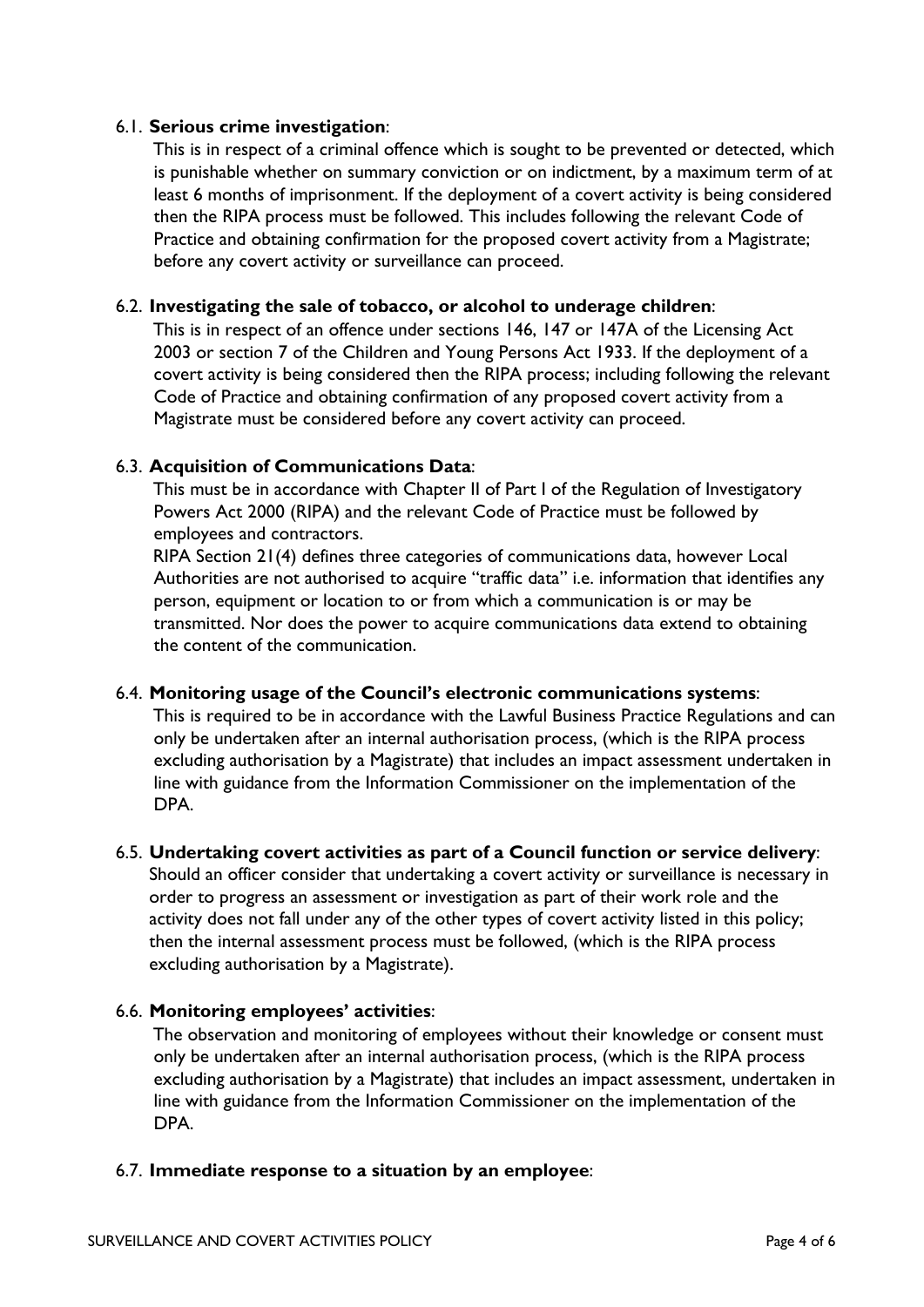If because of an employees work role, a person or situation of interest to the Council is suddenly observed, but there is insufficient time to seek a formal authorisation to undertake a covert activity or surveillance in response to immediate events.

An employee can determine that it is appropriate in the light of any known risks to their safety to immediately undertake a covert activity in order to gain private information which seems likely to support the functions of the Council. However the following must then be completed:

- 6.7.1. Only undertake necessary covert activities or surveillance
- 6.7.2. Record the events as soon as practicable within the case file
- 6.7.3. A manager is to review the situation within one working day
- 6.7.4. The case plan to be updated to identify when and how the person who has been observed is to be told of the information observed or collected
- 6.7.5. A manager must consider whether authorisation should be considered for any additional covert activity or surveillance.

## 7. **MONITORING AND REPORTING ON THE EXTENT OF COVERT ACTIVITIES:**

- 7.1. Monitoring of the use of covert activities and surveillance is through a report to Councillors by the Senior Responsible Officer (SRO), which is a required role to oversee compliance with RIPA.
- 7.2. The SRO is the Corporate Director / Chief Information Officer, who must advise the lead Councillor quarterly and report annually to Council on the use of covert activities and surveillance.
- 7.3. Reports from the SRO are to include analysis of the covert activities undertaken by service teams and the annual returns required by the RIPA oversight Commissioners; so as to enable Councillors to approve activities as being consistent with this Policy.

### 8. **APPROVAL**

V3.0 at Audit Committee 11 March 2019

## **APPENDIX – GLOSSARY AND REFERENCE**